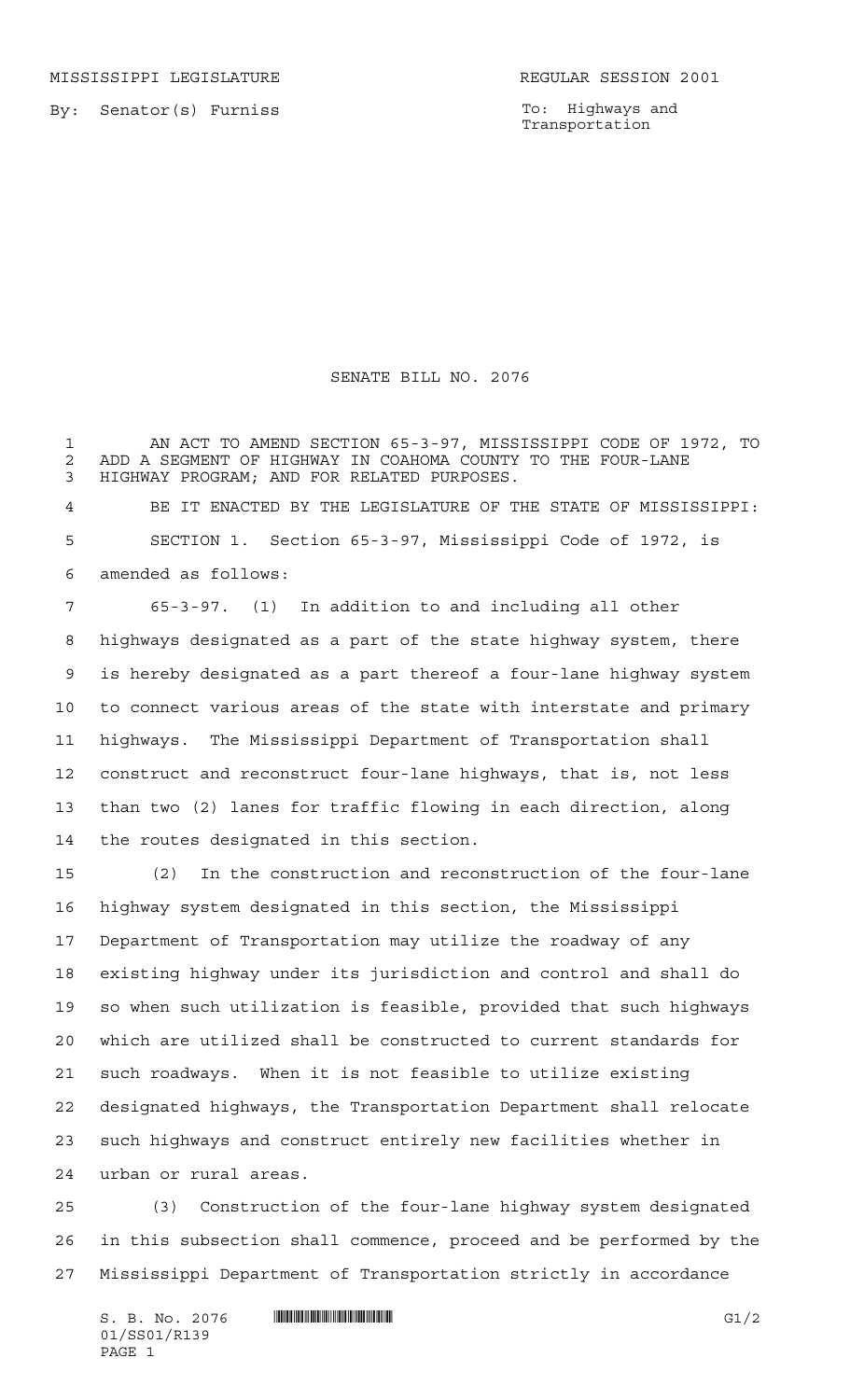with the following set of priorities established for the letting of contracts on and along various segments thereof:

 (a) Of the following group of highway segments not less than fifteen percent (15%) of all contracts necessary to be let for completion of all segments within the group shall be let by June 30, 1988, not less than thirty percent (30%) of such contracts shall be let by June 30, 1989, not less than fifty percent (50%) of such contracts shall be let by June 30, 1990, not less than seventy percent (70%) of such contracts shall be let by June 30, 1991, not less than ninety percent (90%) of such contracts shall be let by June 30, 1992, and one hundred percent (100%) of such contracts shall be let by June 30, 1993:

 (i) Highway segments along or near U.S. 45 beginning at the Clarke/Lauderdale county line and extending northerly to I-59; then beginning at Macon and extending northerly to Brooksville; then beginning at Columbus Air Force Base and extending northerly to Aberdeen; then beginning at U.S. 278 and extending northerly to Shannon; then beginning at Saltillo and extending northerly to Corinth.

 (ii) Highway segments along or near U.S. 45A beginning at U.S. 82 and extending northerly to West Point; then beginning four (4) miles south of Okolona and extending northerly to Shannon.

 (iii) A highway segment along or near U.S. 49W beginning at U.S. 49 and extending westerly through Yazoo City to the Yazoo River.

 (iv) A highway segment along or near U.S. 49W beginning at Inverness and extending northerly to Indianola. (v) A highway segment along or near U.S. 61 beginning at Port Gibson and extending northerly to the four-lane south of Vicksburg. (vi) Highway segments along or near U.S. 72 beginning at or near Mt. Pleasant and extending southeasterly to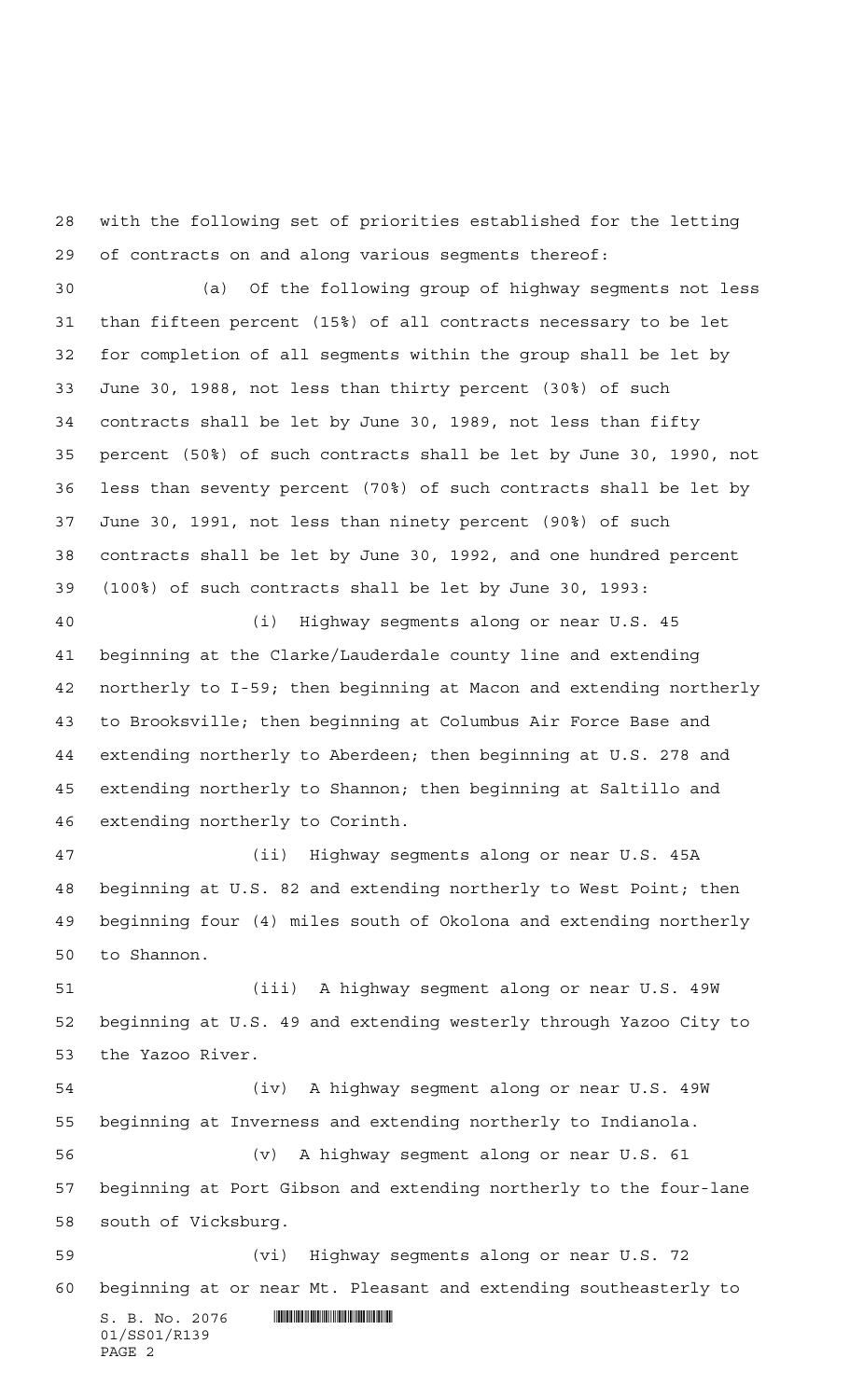Mississippi 5; then beginning at Walnut and extending southeasterly to Corinth; then beginning at Strickland and extending southeasterly to Burnsville.

 (vii) Highway segments along or near U.S. 78 beginning at Holly Springs and extending southeasterly to the New Albany bypass; then beginning at Mississippi 25 and extending southeasterly to Tremont.

 (viii) Highway segments along or near U.S. 82 beginning at I-55 and extending easterly to Kilmichael; then beginning at Eupora and extending easterly to Mathiston; then beginning at Mississippi 12 and extending easterly to the Alabama state line.

 (ix) A highway segment along or near U.S. 84 beginning at I-59 and extending easterly to the Jones/Wayne county line.

 (x) Highway segments along or near U.S. 98 beginning at Columbia and extending easterly to the Marion/Lamar county line; then beginning at U.S. 49 and extending southeasterly to the Alabama state line.

 (b) Of the following group of highway segments not less than five percent (5%) of all contracts necessary to be let for completion of all segments within the group shall be let by June 30, 1991, not less than ten percent (10%) of such contracts shall be let by June 30, 1992, not less than twenty-five percent (25%) of such contracts shall be let by June 30, 1993, not less than forty percent (40%) of such contracts shall be let by June 30, 1994, not less than fifty-five percent (55%) of such contracts shall be let by June 30, 1995, not less than seventy percent (70%) of such contracts shall be let by June 30, 1996, not less than eighty-five percent (85%) of such contracts shall be let by June 30, 1997, and one hundred percent (100%) of such contracts shall be let by June 30, 1998: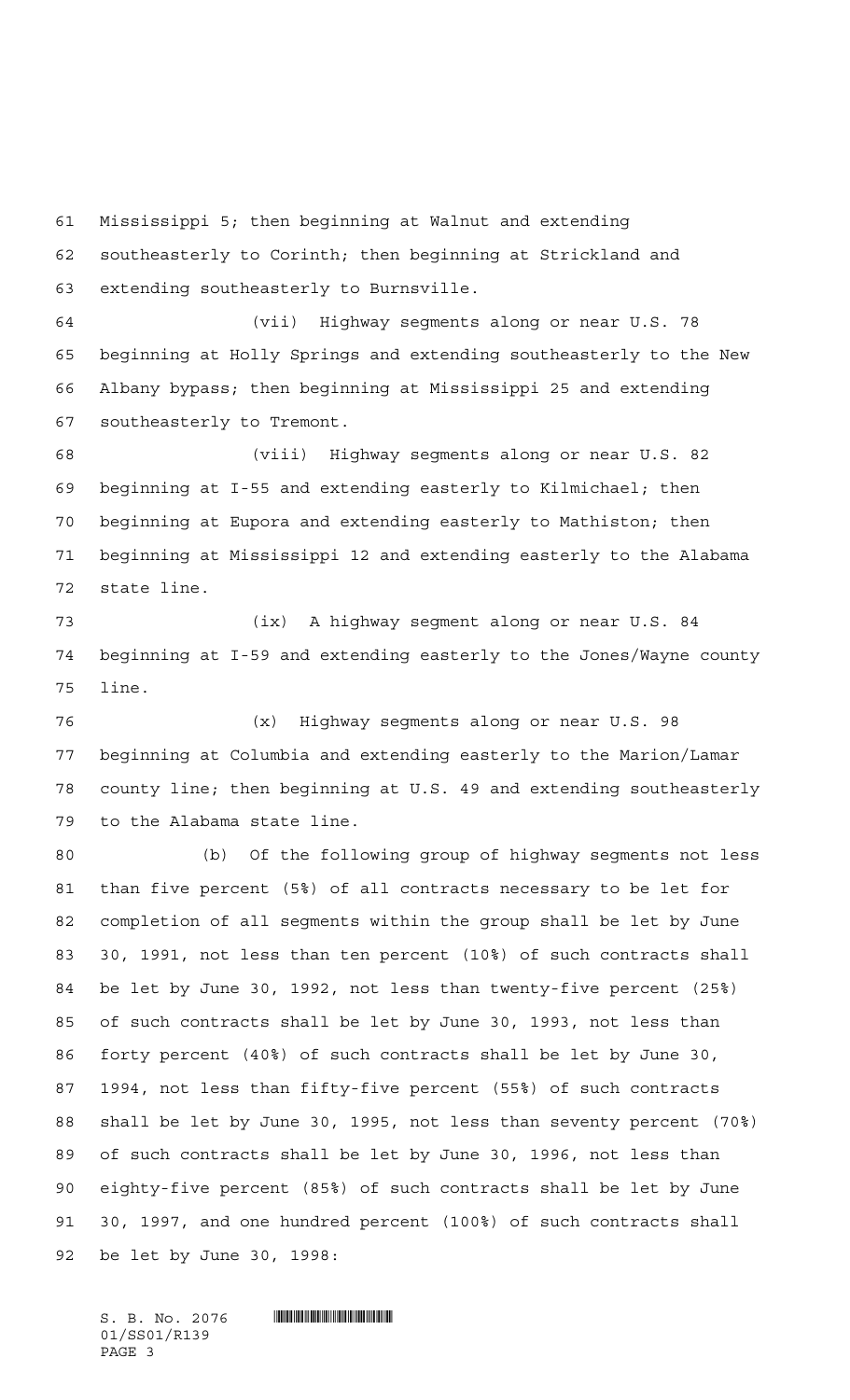(i) Highway segments along or near Mississippi 25 beginning at Mississippi 471 and extending northeasterly to Mississippi 43; then beginning at the Winston/Oktibbeha county line and extending northeasterly to Starkville. (ii) A highway segment along or near Mississippi

 63 beginning at the Jackson/George county line and extending northerly to Lucedale.

 (iii) A highway segment along or near Mississippi 302 beginning at I-55 in Southaven and extending easterly to U.S. 72 at or near Mt. Pleasant.

 (iv) Highway segments along or near U.S. 45 beginning at the Alabama state line and extending northerly to the Clarke/Lauderdale county line; then beginning at Lauderdale and extending northerly to Macon; then beginning at Aberdeen and extending northerly to U.S. 278.

 (v) A highway segment along or near U.S. 45A beginning at West Point and extending northerly to four (4) miles south of Okolona.

 (vi) A highway segment beginning at Brooksville along or near U.S. 45 or U.S. 45A and extending northerly to U.S. 82, such segment having been designated by the Transportation Commission pursuant to the provisions of paragraph (1)(c) of this section.

 (vii) A highway segment along or near U.S. 49W beginning at the Yazoo River and extending northerly to Inverness.

 (viii) Highway segments along or near U.S. 61 beginning at the Louisiana state line and extending northerly to the Wilkinson/Adams county line; then beginning at Washington and extending northerly to Port Gibson; then beginning at Merigold and extending northerly to Shelby; then beginning at the north end of the Clarksdale bypass and extending northerly to the Tennessee state line.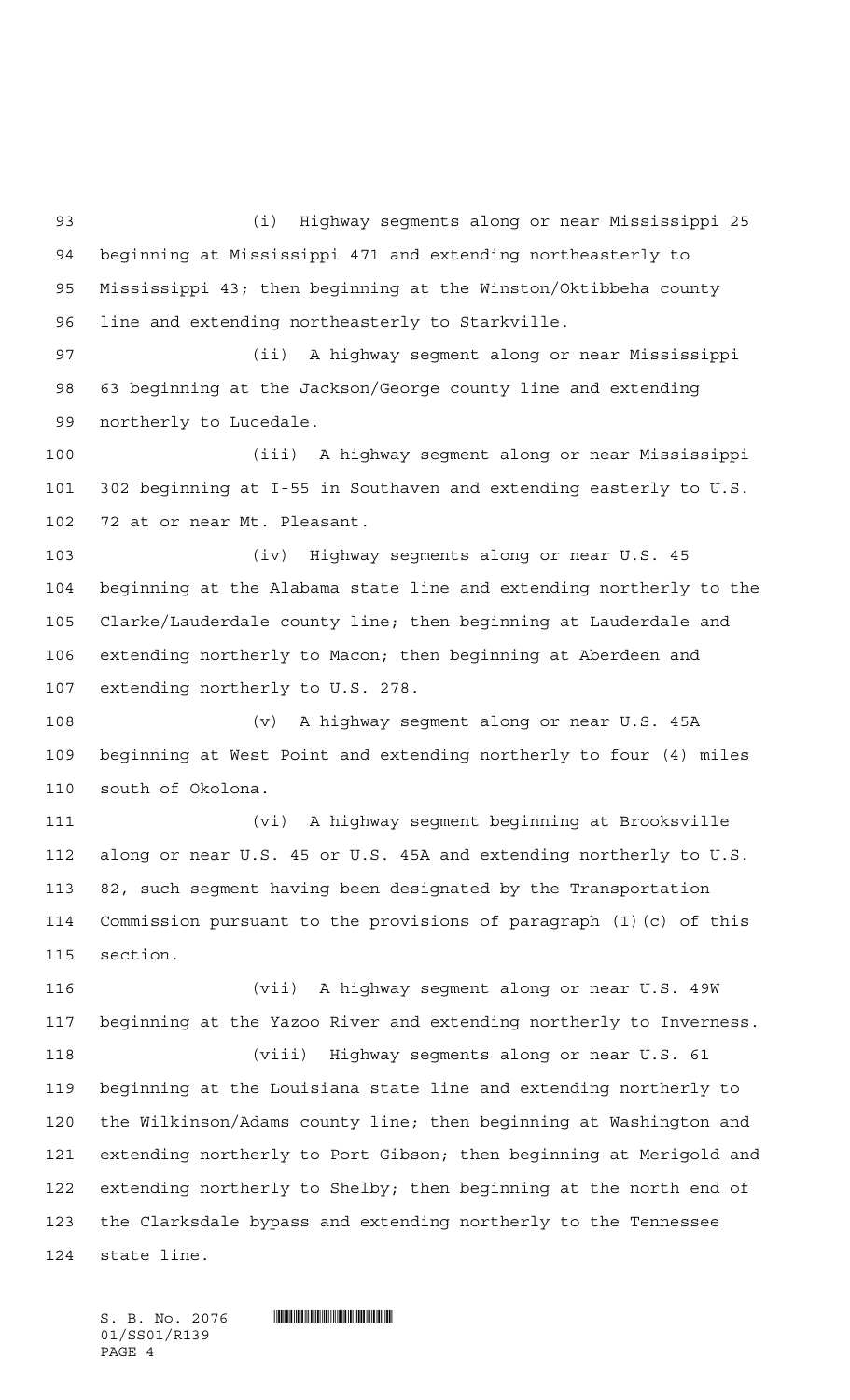(ix) A highway segment along or near U.S. 72 beginning at Mississippi 5 and extending southeasterly to Walnut. (x) A highway segment along or near U.S. 78 beginning at Tremont and extending southeasterly to the Alabama state line.

 (xi) Highway segments along or near U.S. 82 beginning at the Montgomery/Webster county line and extending easterly to Eupora; then beginning at Mathiston and extending easterly to Starkville.

 (xii) Highway segments along or near U.S. 84 beginning at Leesdale and extending easterly to Roxie; then beginning at Auburn Road and extending easterly to I-55; then beginning at the east end of the Brookhaven bypass and extending easterly to Prentiss; then beginning at the Jones/Covington county line and extending easterly to Horse Creek; then beginning at the Jones/Wayne county line and extending easterly to Waynesboro.

 (xiii) Highway segments along or near U.S. 98 beginning at the Pike/Walthall county line and extending easterly to Columbia; then beginning at the Marion/Lamar county line and extending easterly to the four-lane west of Hattiesburg.

 (c) Of the following group of highway segments not less than ten percent (10%) of all contracts necessary to be let for completion of all segments within the group shall be let by June 30, 1996, not less than twenty percent (20%) of such contracts shall be let by June 30, 1997, not less than forty percent (40%) of such contracts shall be let by June 30, 1998, and one hundred percent (100%) of such contracts shall be let by June 30, 1999: (i) A highway segment along or near Mississippi 25 beginning at Mississippi 43 and extending northeasterly to the

Winston/Oktibbeha county line.

 (ii) A highway segment along or near Mississippi 63 beginning at Lucedale and extending northerly to U.S. 45 at

State Line.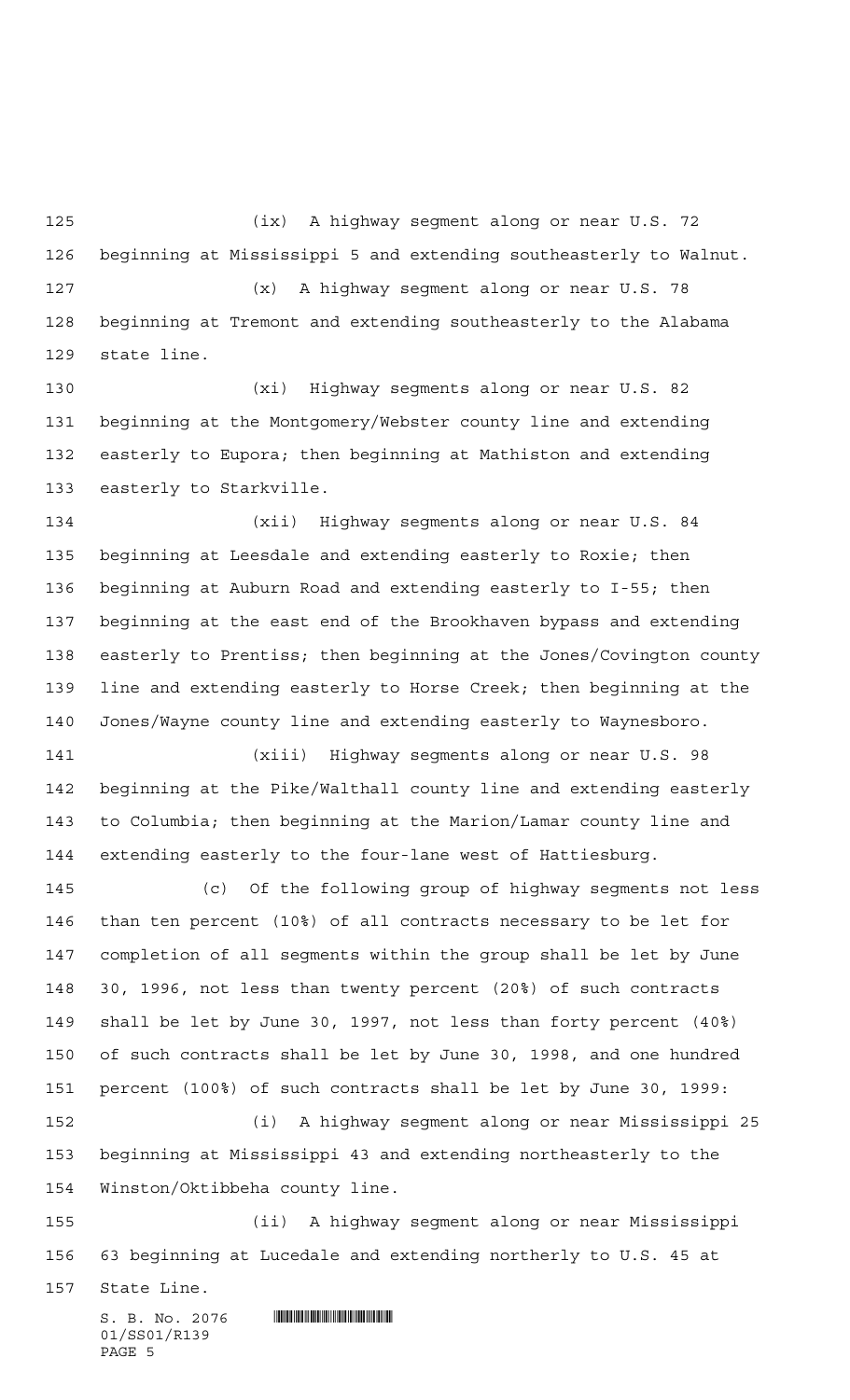(iii) A highway segment along or near U.S. 61 beginning at Shelby and extending northerly to U.S. 49. (iv) A highway segment along or near U.S. 82 beginning at Kilmichael and extending easterly to the Montgomery/Webster county line.

 (v) Highway segments along or near U.S. 84 beginning at Eddiceton and extending easterly to Auburn Road; then beginning at Prentiss and extending easterly to Collins; then beginning at Waynesboro and extending easterly to the Alabama state line.

 (d) (i) Of the following group of highway segments not less than five percent (5%) of all contracts necessary to be let for completion of all segments within the group shall be let by June 30, 2002, not less than fifteen percent (15%) of such contracts shall be let by June 30, 2003, not less than twenty-five percent (25%) of such contracts shall be let by June 30, 2004, not less than thirty-five percent (35%) of such contracts shall be let by June 30, 2005, not less than forty-five percent (45%) of such contracts shall be let by June 30, 2006, not less than sixty percent (60%) of such contracts shall be let by June 30, 2007, not less than seventy percent (70%) of such contracts shall be let by June 30, 2008, not less than eighty percent (80%) of such contracts shall be let by June 30, 2009, not less than ninety percent (90%) of such contracts shall be let by June 30, 2010, and one hundred percent (100%) of such contracts shall be let by June 30, 2011:

184 A. A highway segment along or near Mississippi 6 beginning at the Clarksdale bypass and extending easterly to Batesville.

 B. A highway segment along or near Mississippi 12 beginning at I-55 and extending easterly to Kosciusko.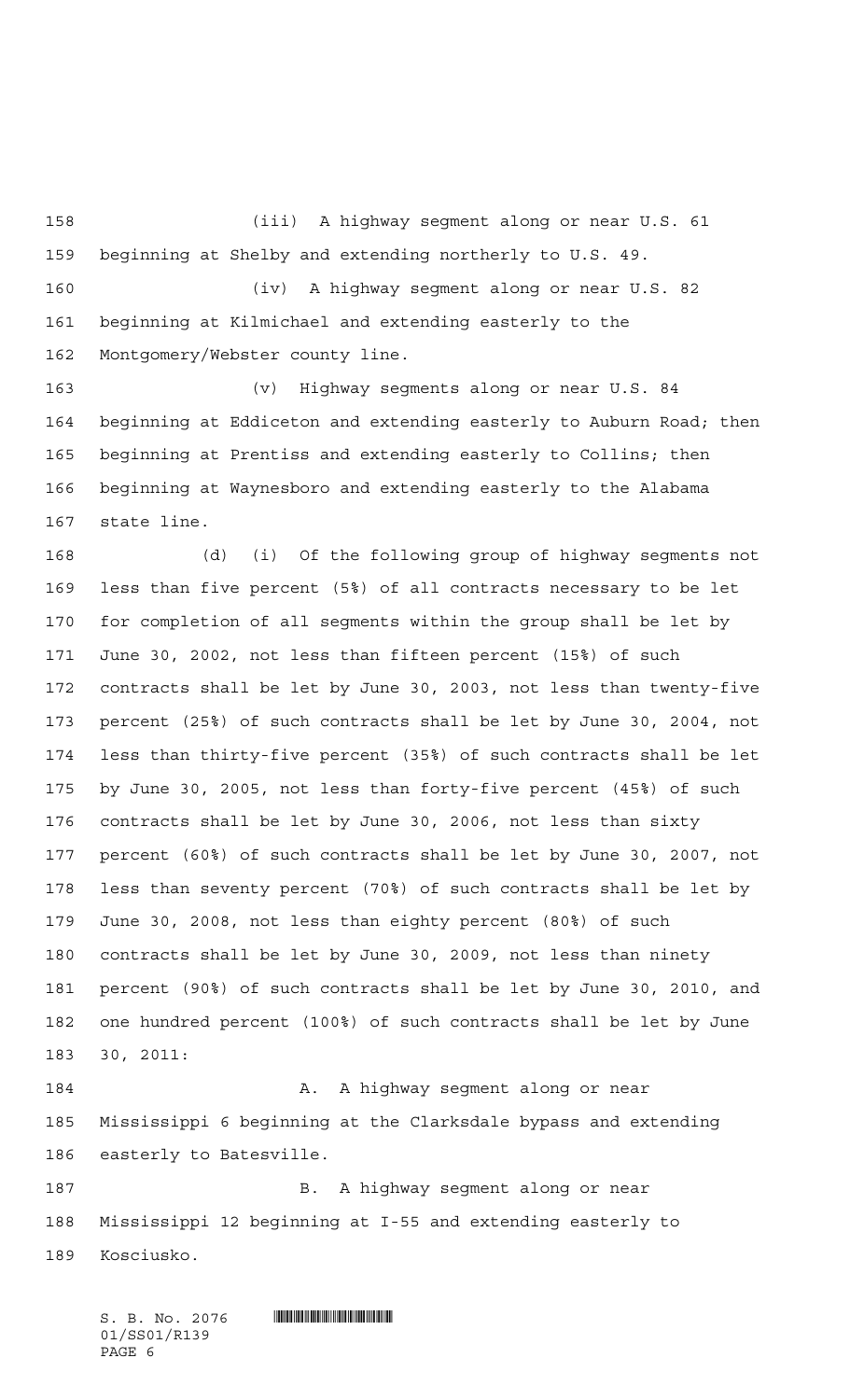C. A highway segment along or near Mississippi 15 beginning at I-10 and extending northerly to Mississippi 26; then beginning at U.S. Highway 98 and extending northerly to the Mississippi/Tennessee state line. D. A highway segment consisting of two (2) lanes of construction and two (2) lanes of right-of-way acquisition along or near Mississippi 15 beginning at Mississippi 26 and extending northerly to U.S. Highway 98. E. A highway segment along or near Mississippi 19 beginning at Collinsville and extending northwesterly to Kosciusko. F. Highway segments along or near Mississippi 25 beginning at Aberdeen and extending northerly to Fulton; then beginning at the Alabama state line and extending northerly to U.S. Highway 72. G. A highway segment along or near U.S. Highway 61 beginning at Redwood and extending northerly to Leland. H. A highway segment along or near U.S. Highway 98 beginning at Meadville and extending southeasterly to Summit. I. A highway segment along or near Mississippi Highway 24/48 beginning at Woodville and extending 212 easterly to McComb. J. A highway segment along or near Mississippi 35 beginning at the Mississippi/Louisiana state line and extending northerly to or near Foxworth. K. A highway segment along or near Mississippi 27 beginning at I-20 and extending southeasterly to I-55. L. A highway segment along or near Mississippi 57 beginning at I-10 and extending northerly ten (10) miles to just north of the community of Van Cleave.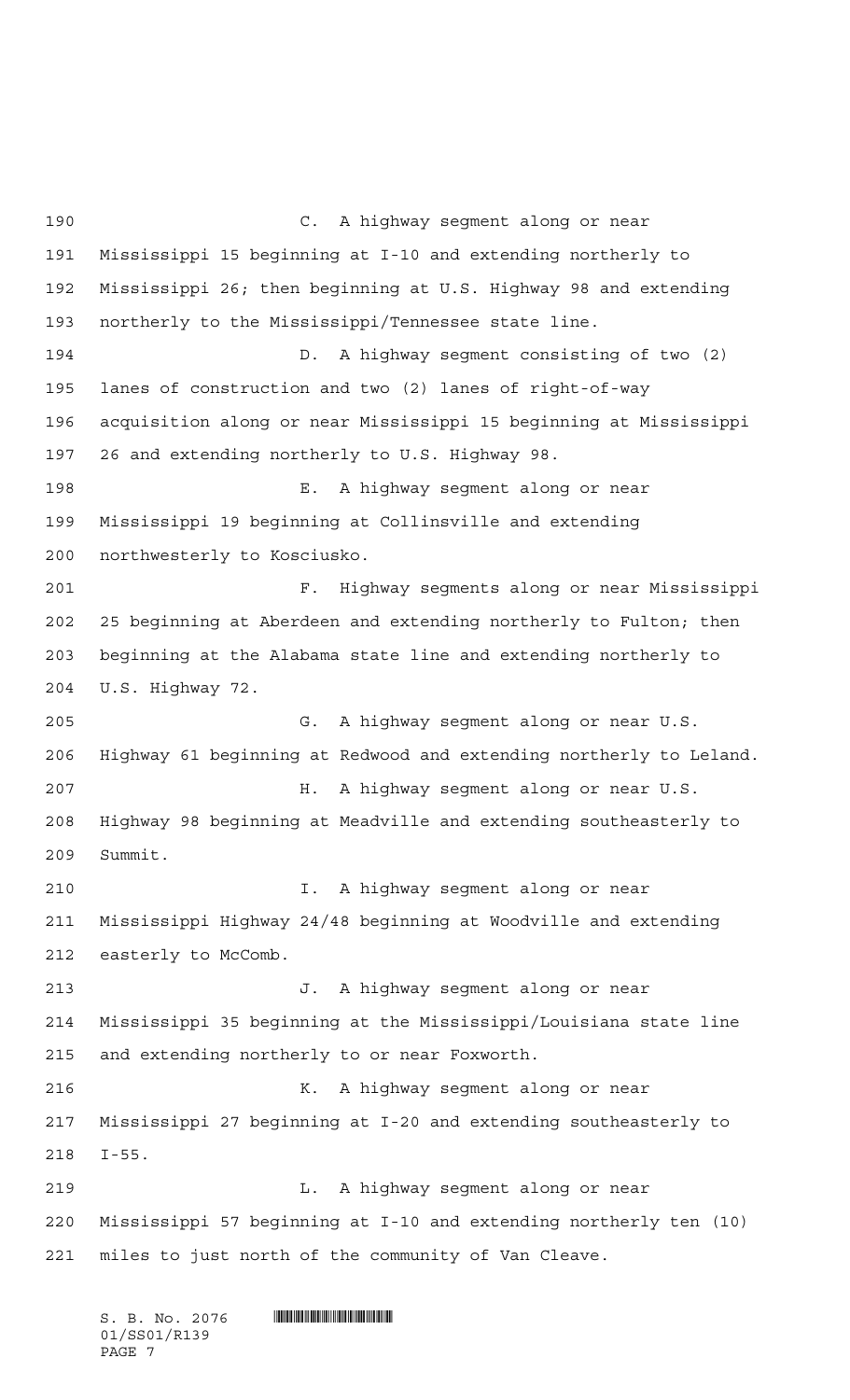M. A highway segment along or near U.S.

 Highway 49 in Coahoma County beginning at the U.S. Highway 61 overpass and extending south to Jonestown-Clairmont Road.

 (ii) Contracts for the construction and/or reconstruction of highway segments designated within this group shall be let by the Transportation Commission strictly in accordance with the volume capacity of the highway segment. If the volume capacity of a highway segment is less than the volume capacity threshold at which the Transportation Department recommends the construction of a four-lane highway, then the Transportation Department shall make other improvements and highway modifications to such highway segment as needed, such as straightening and realignment of the existing roadway, the addition of passing lanes and the widening of existing lanes, and may acquire any necessary right-of-way for such purposes and for the purpose of future construction of four-lane highways along such segments.

 (4) The construction priorities established in this section shall not be construed as prohibiting the completion of highway segments which, on July 1, 1987, are included in the current three-year plan under Section 65-1-141, and for which, on July 1, 1987, grade and drainage has been completed or contracts for grade and drainage have been let.

 (5) Contracts may be let and construction may commence and be performed concurrently on any of the highway segments designated in subsection (3) of this section, notwithstanding the priorities established for the letting of contracts on the various segments designated therein, provided that funds are available and, provided that, at all times, the percentages of all contracts required to be let on the segments designated in paragraphs (3)(a), (3)(b), (3)(c) and (3)(d), respectively, are, in fact, let no later than the dates established therein.

01/SS01/R139 PAGE 8

 $S. B. No. 2076$  .  $\blacksquare$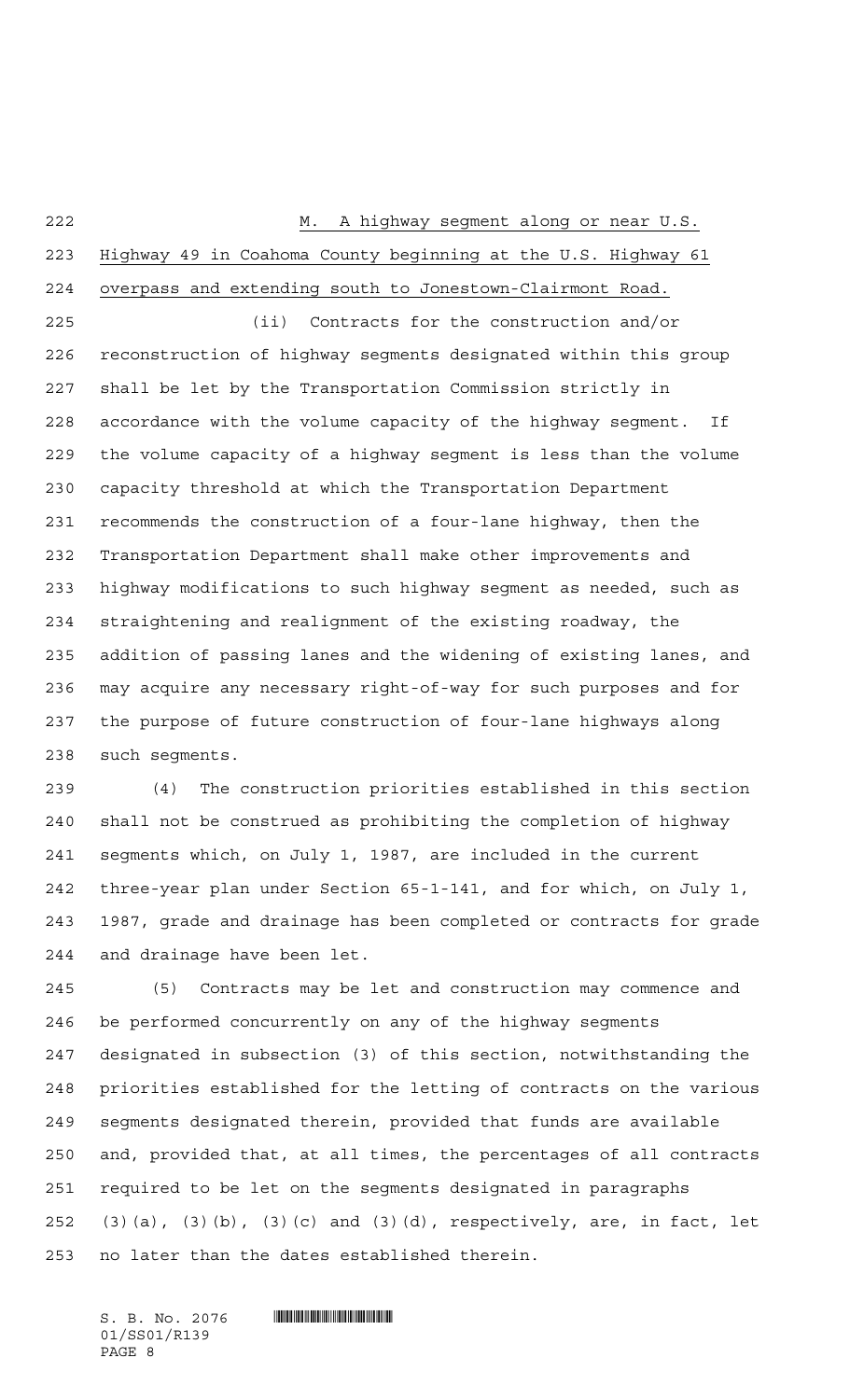(6) (a) All highway construction and reconstruction authorized under this section shall be performed by contract let on competitive bid in the manner provided by statute; however, highway segments shall be constructed in lengths of not less than ten (10) miles.

 (b) It is the intent of the Legislature that not less than ten percent (10%) of the amounts authorized to be expended for construction and reconstruction of the four-lane highway segments designated in this section shall be expended with small business concerns owned and controlled by socially and economically disadvantaged individuals. The term "socially and economically disadvantaged individuals" shall have the meaning ascribed to such term under Section 8(d) of the Small Business Act (15 USCS, Section 637(d)) and relevant subcontracting regulations promulgated pursuant thereto; except that women shall be presumed to be socially and economically disadvantaged individuals for the purposes of this paragraph (b).

 (7) (a) Notwithstanding the provisions of subsection (6)(a) of this section, the Mississippi Transportation Commission may construct highway segments of less than ten (10) miles in length if:

 (i) The segment as described in subsection (3) of this section is less than ten (10) miles in length;

 (ii) The segment will connect two (2) existing four-lane highways;

 (iii) The segment will connect an existing four-lane highway with an incorporated municipality; (iv) The segment will connect an existing four-lane highway with a river, the state boundary or any other natural or man-made barrier;

 (v) For a particular project, the costs of constructing a single segment of at least ten (10) miles in length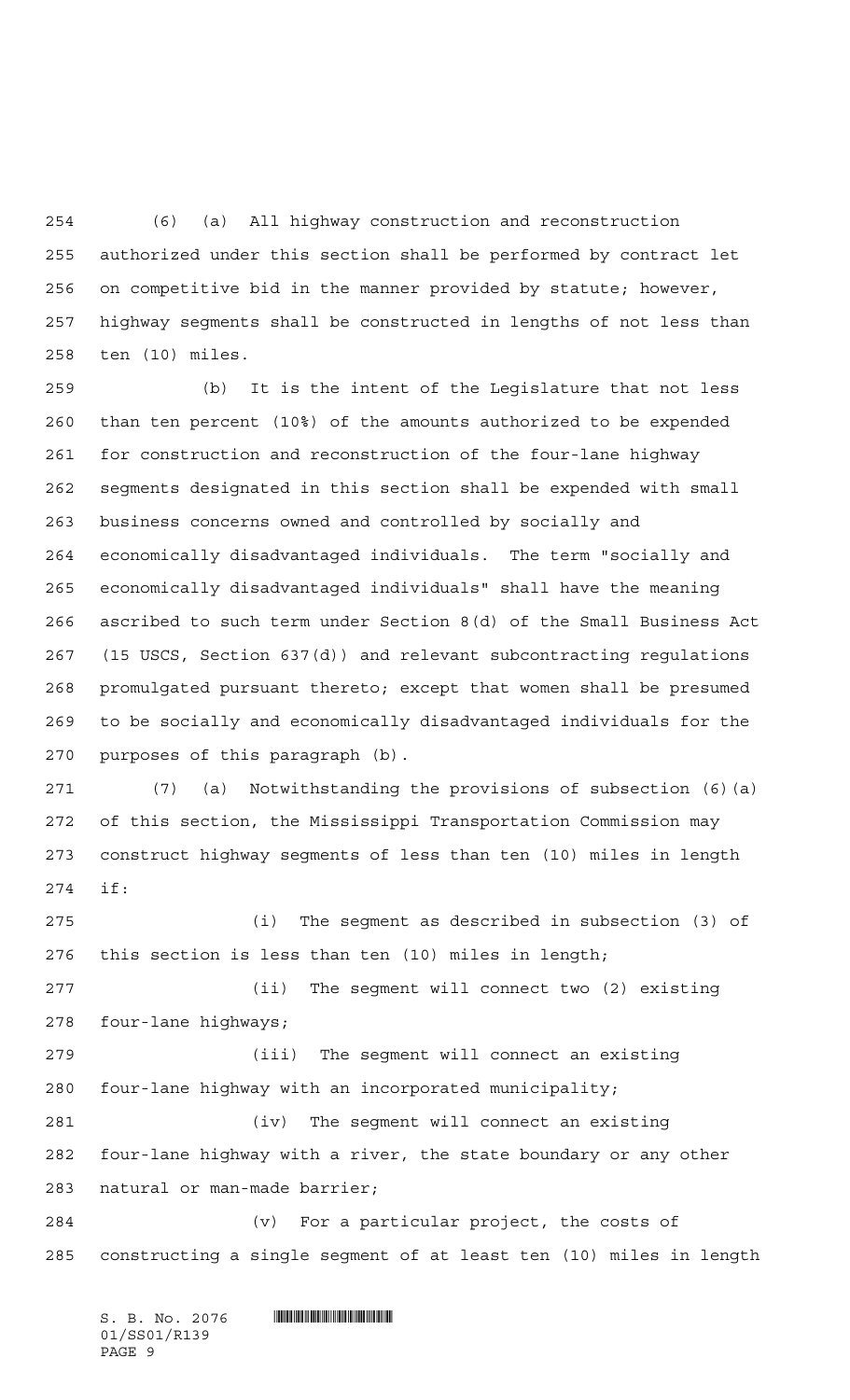would greatly exceed the aggregate costs of constructing two (2) or more segments; or

 (vi) The segment is in an urban area and involves the completion of bypasses or other construction which will facilitate and accommodate major traffic movement.

 (b) In any case in which the Transportation Commission authorizes the construction of a highway segment of less than ten (10) miles in length, the commission shall set forth and record in its official minutes explanation and justification therefor based upon one or more of the conditions prescribed in paragraph (7)(a) of this section.

 (8) To assist in defraying the costs and expenses for construction, reconstruction and relocation of the four-lane highway system described in this section, the following revenues shall be paid out of such funds made available to the Transportation Commission and the Transportation Department:

 (a) From matched federal funds or other federal funds, Thirty-two Million Dollars (\$32,000,000.00) for fiscal year 1988, Twenty-five Million Dollars (\$25,000,000.00) for fiscal year 1989, Thirty Million Dollars (\$30,000,000.00) for fiscal year 1990 and fifty percent (50%) of such federal funds for fiscal year 1991 and each fiscal year thereafter; and

 (b) Five Million Dollars (\$5,000,000.00) from matched federal bridge replacement funds for fiscal year 1988 and each fiscal year thereafter when the segments proposed for construction contain bridges that are eligible for replacement under the Federal Aid Bridge Replacement Program.

 (9) The Transportation Department shall submit a report to the Legislature by January 10 of each calendar year setting forth the current status of the construction program set forth in this section to include, but not be limited to, the following information: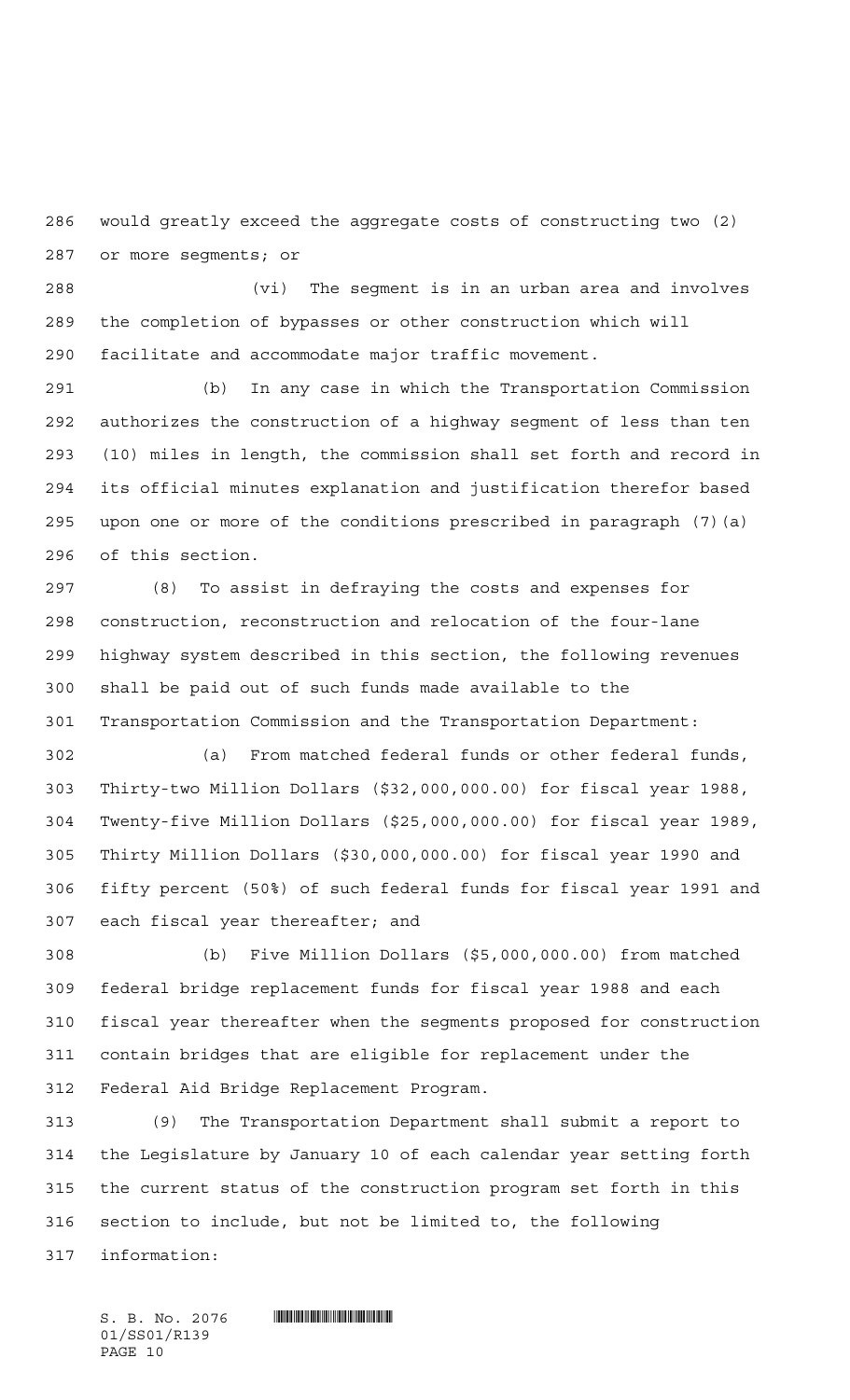(a) Specific segments on which engineering is being performed or has been completed; (b) Specific segments for which right-of-way has been acquired or is being acquired; (c) Specific segments for which construction contracts have been let; (d) Specific segments on which construction is in progress; (e) Specific segments on which construction has been completed; (f) Projections for completion of the next step on each segment; (g) Revenue derived for such construction program from each revenue source contained in Chapter 322, Laws, 1987, and in Chapter 557, Laws, 1994; (h) For each fiscal year beginning in 1994, a detailed cash flow projection by source of program activities and an estimate of when the program will encounter a funding shortage due to costs exceeding original projections; (i) A schedule of all complete and open-to-traffic highway segments and the related total cost of each segment; (j) A schedule of all highway segments on which all contracts necessary for completion of the segments were not let as of the date required by law; (k) A complete recap of all program receipts by source, and of all disbursements for the prior fiscal year and cumulative totals since the inception of the program as compared to projections; and (l) A statement from the Department of Transportation regarding the status of the funding of the program based on agency cost experience and projections for the future.

01/SS01/R139 PAGE 11

 $S.$  B. No. 2076  $\blacksquare$